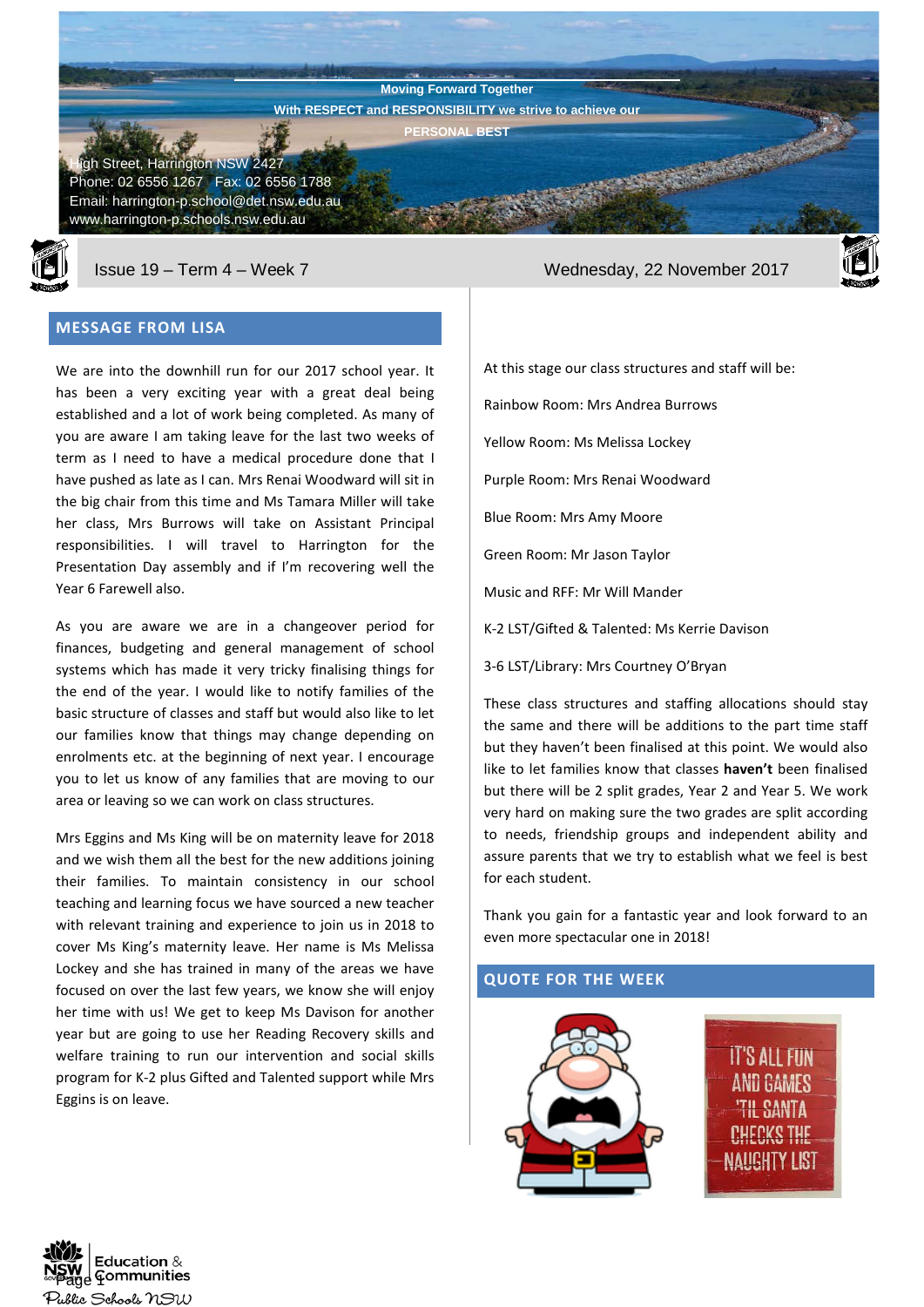## **SCHOOL VALUES & EXPECTATIONS**

This term the Positive Behaviour for Learning focus will be *Respect, Responsibility & Personal Best*

*Weeks 7&8- Responsibility Setting: Playground – Don't go out of bounds*



If you see anything suspicious occurring after hours on school grounds please contact the NSW Education Dept's School Security Unit on **9672 2093**. This is a 24 hour hotline and reports will be dealt with immediately. Alternatively call **000** for emergency services.

| <b>TERM 4 CALENDAR</b> |                                                               |  |
|------------------------|---------------------------------------------------------------|--|
| Week 7                 |                                                               |  |
| Wed. November 22       | Principal's Privilege<br>Picnic                               |  |
| Thursday, November 23  | Volunteers Morning Tea                                        |  |
| Week 8                 |                                                               |  |
| Tuesday, November 28   | <b>Xmas Concert dress</b><br>rehearsal                        |  |
| Wed. November 29       | <b>Xmas Concert</b><br>6pm-7.30pm                             |  |
| Thursday, November 30  | Principal on leave -<br>Renai Woodward<br>Relieving Principal |  |
| Week 9                 |                                                               |  |

Tuesday, December 5 Presentation Day

Thursday, December 7 Assembly 2-3pm

### **TERM 4 EVENTS & NOTICES**

### **WHAT'S COMING UP**

#### *Enrolments for 2018*

We are finalising decisions about classes and staffing over the next few weeks so it is extremely important we know of any new students coming to Harrington PS or students planning to leave. Please contact your class teacher or the front office with these details ASAP. We are looking to encourage all our local students to attend Harrington Public School so if we can assist anyone, provide a tour of the school and facilities please let us know. Don't forget we



have access to *Before and after School Care* through Jabiru which makes it much easier for our families, EOI applications can be collected from Front Office.

Please remember that our school will do everything we can to make it a welcoming and family oriented environment for your children – if you have any concerns please see us so we can work together to improve whatever we need to.

#### *2018 annual Calendar and Classroom Requirements*

Included with this newsletter and the next newsletters in Week 9 is an outline of events for each term of 2018 and approximate costing. Please have a look and start to add these dates and activities to your calendars. We are hoping this assists our families to plan costs and payments for larger events.

Please understand that a lot of time and effort has gone into organising 2018 and we hope our families appreciate that the best interests of our students is the priority in everything we have planned. Class structures and teacher allocations have been organised to achieve a continuation of the amazing growth we have seen this year.

#### **End of Year Big Breakfast- Bacon and Egg Rolls**

Thank you to all our community and family members who joined us for breakfast on Monday morning. It is a great opportunity to touch base at a very busy time of year and share in something delicious and FREE!!!

Thank you to the P & C for supporting this event by providing the drinks and cups.

#### **Volunteers Morning Tea**

This year we will be hosting a Morning Tea for our wonderful volunteers! These are the people who volunteer their time and efforts across so many areas of our school. We will be holding the Morning Tea on **Thursday 23rd November.** Invites have been sent out, please advise if you are able to attend – we look forward to seeing all of our wonderful volunteers so that we can say a great, big THANK YOU for all of their hard work during the year! If you haven't received your invitation please contact the school.

#### **Christmas Concert-Save the date**

Please save the date for our annual Christmas Concert which is a fantastic experience for all of our students and we aim to have all students involved in some capacity.

This year the concert is called *Christmas Around the World* and will be held at the Harrington Community Centre,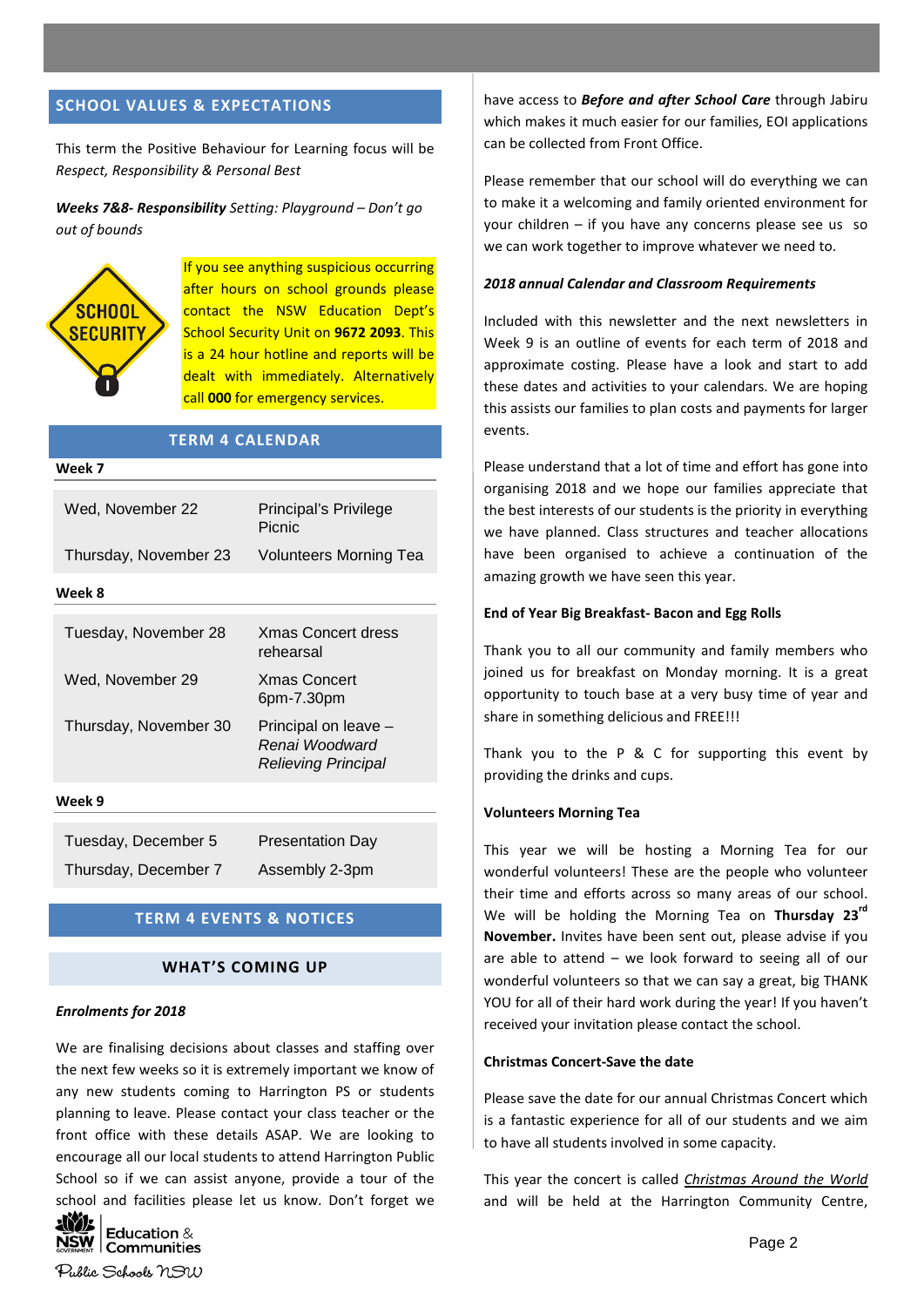Harrington Waters on **Wednesday 29th November.** All students will be expected to arrive by 5.30pm for the concert to start at 6.00pm sharp.

### **Presentation Day Assembly**

This year we are holding the annual Presentation Assembly at the Community Centre, Harrington Waters on **Tuesday 5 th December**. The Assembly will aim to start at 9.30 am with all families invited back to school for lunch. Coaches have been organised to transport students to and from the event.

### **Year 6 Farewell- Save the Date**

We will be holding our Year 6 Farewell for all of our graduating students on **Thursday 7th December**. This is a very special evening for students, staff and their families. We kick off on the lawns outside Harrigan's Function Centre at Harrigan's Irish Pub for photos from 5.30pm with students and staff moving inside for dinner at 6.30pm. We ask families to return around 7.30pm for speeches, photostory and dancing.

#### **Combined Church Service**

Pastor David and Father Steve have invited the students and families of Harrington PS to a Combined Church Service to celebrate Christmas 2017. The service will be held at St Peters Anglican Church and will run from 2.00pm-3.00pm on **Tuesday, 12th December 2017**. The service is not compulsory and a permission note will be going home soon.

### **Big Day Out-Save the date**

We will be holding our final celebration on **Thursday 14th December** with a trip for all of our students to Port Macquarie Majestic Cinemas to see a movie together and then have a picnic on the Town Green. We subsidise the cost of this event by \$10 which means the overall cost is \$15.00 per student. Students from K-4 will be lucky enough to see one of the first screenings of *Ferdinand* and Year 5 & 6 students will be watching the movie *Wonder* which is the class novel that Green Room has been studying during Term 3 and Term 4.

Please return permission notes and payments as soon as possible, thank you

# **MESSAGES FROM THE TEAM**

### PBL (POSITIVE BEHAVIOUR FOR LEARNING)

This term our Junior PBL team have focused on key issues around the school and have written lessons for all students and staff to cover these areas.

Peer Clubs are run on alternate (odd) weeks from assemblies. These are an opportunity to not only work on curriculum based activities but to develop a variety of social and emotional skills that benefit our entire student body. These lessons have been designed and developed by the Junior PBL Team and will be run by them with a teacher there to supervise only.

### AWARDS

Don't forget if you have tallied 10 awards please bring them in so we can organise your Gold Awards. For every 10 awards your child is eligible for a Gold Award. Once they have received 50 Awards (5 Gold) they will become an Honour Student.

Once a student has received their 5 Gold Awards, Honour Student certificate and badge they need to collect and submit another 25 awards to receive **Diamond Status**.

Please note that Harrington's Got Talent Awards don't count towards the overall award tally for each level.

### SCHOOL BANKING

Our School Banking Day is Tuesday. We would like to remind all our families that parents need to fill in the tab in their child's bank book with the details of their deposit so it can be stamped each week.

We now have Banking Bags for each class where students can put their bank books in on Tuesdays. We would like to encourage as many of our students as possible to bank as saving is a great skill to learn.

## BYOD – BRING YOUR OWN DEVICE

Classes are starting to participate in technology activities during a variety of different lessons. If you would like your child to participate in the activities with their own devices please complete the required paperwork and return to school. BYOD paperwork can be picked up from the front office at any time.

## PHONES, HAND HELD DEVICES & SOCIAL MEDIA

This is just a reminder that all phones and hand held devices (iPods, mp3's etc.) are to be kept at the office throughout